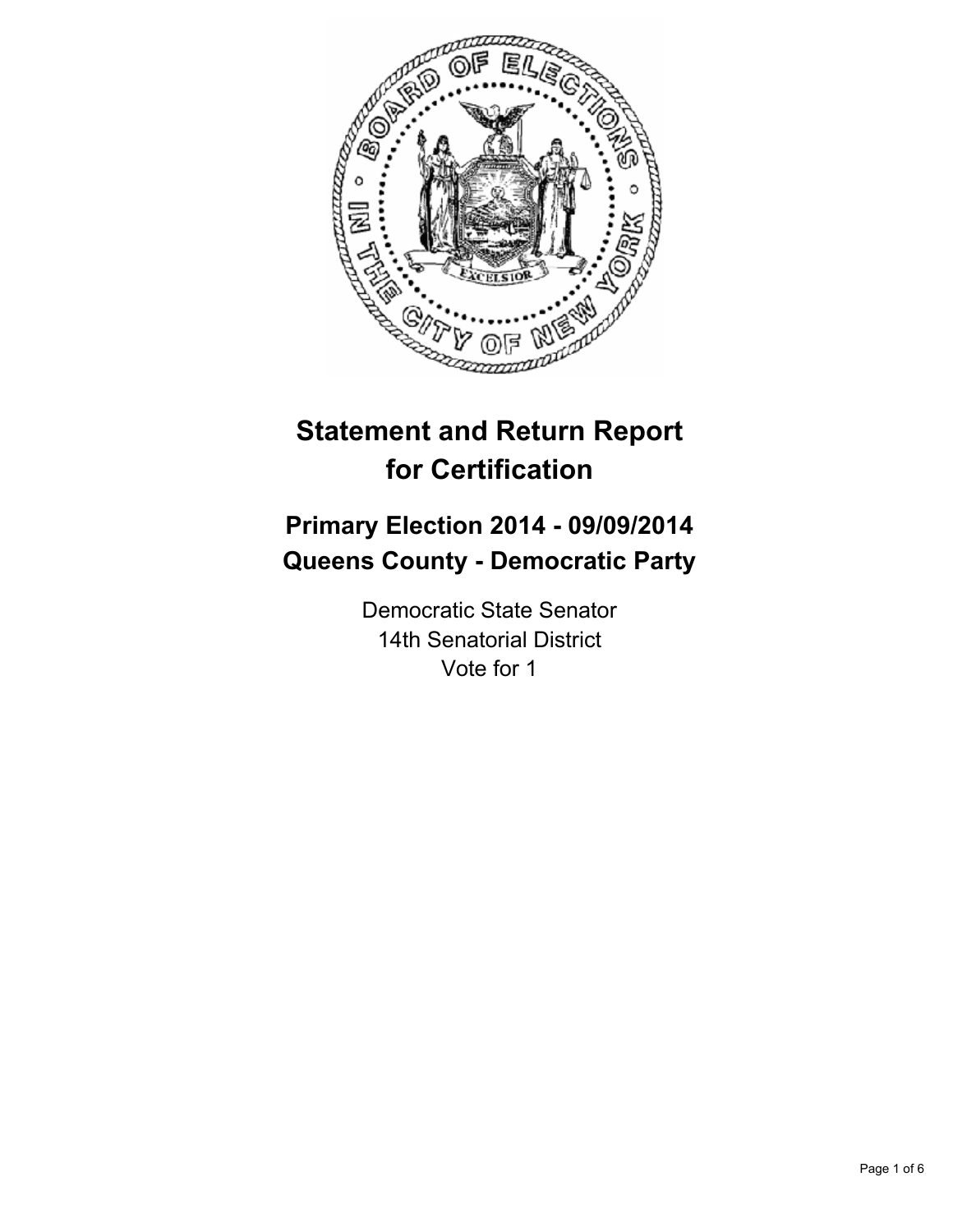

| <b>PUBLIC COUNTER</b>                                    | 1,345          |
|----------------------------------------------------------|----------------|
| <b>EMERGENCY</b>                                         | 0              |
| ABSENTEE/MILITARY                                        | 117            |
| <b>FEDERAL</b>                                           | 0              |
| <b>SPECIAL PRESIDENTIAL</b>                              | 0              |
| <b>AFFIDAVIT</b>                                         | 16             |
| <b>Total Ballots</b>                                     | 1,478          |
| Less - Inapplicable Federal/Special Presidential Ballots | 0              |
| <b>Total Applicable Ballots</b>                          | 1,478          |
| MALCOLM A. SMITH                                         | 279            |
| <b>MUNIR AVERY</b>                                       | 344            |
| LEROY G. COMRIE JR.                                      | 775            |
| BERNEDETTE SEMPLE (WRITE-IN)                             | 1              |
| JOHN LIU (WRITE-IN)                                      | 1              |
| LINDA WILLINGHAM (WRITE-IN)                              | 1              |
| STEVEN L. BENDER (WRITE-IN)                              | 1              |
| TONY AVELLA (WRITE-IN)                                   | 1              |
| UNATTRIBUTABLE WRITE-IN (WRITE-IN)                       | $\overline{2}$ |
| <b>Total Votes</b>                                       | 1,405          |
| Unrecorded                                               | 73             |

| <b>PUBLIC COUNTER</b>                                    | 294            |
|----------------------------------------------------------|----------------|
| <b>EMERGENCY</b>                                         | 0              |
| ABSENTEE/MILITARY                                        | 41             |
| <b>FEDERAL</b>                                           | 0              |
| <b>SPECIAL PRESIDENTIAL</b>                              | $\Omega$       |
| <b>AFFIDAVIT</b>                                         | 1              |
| <b>Total Ballots</b>                                     | 336            |
| Less - Inapplicable Federal/Special Presidential Ballots | 0              |
| <b>Total Applicable Ballots</b>                          | 336            |
| <b>MALCOLM A. SMITH</b>                                  | 81             |
| <b>MUNIR AVERY</b>                                       | 32             |
| LEROY G. COMRIE JR.                                      | 194            |
| ADRIANO ESPALLAT (WRITE-IN)                              | 2              |
| DEREK JETER (WRITE-IN)                                   | 1              |
| JOHN LIU (WRITE-IN)                                      | $\overline{2}$ |
| <b>Total Votes</b>                                       | 312            |
| Unrecorded                                               | 24             |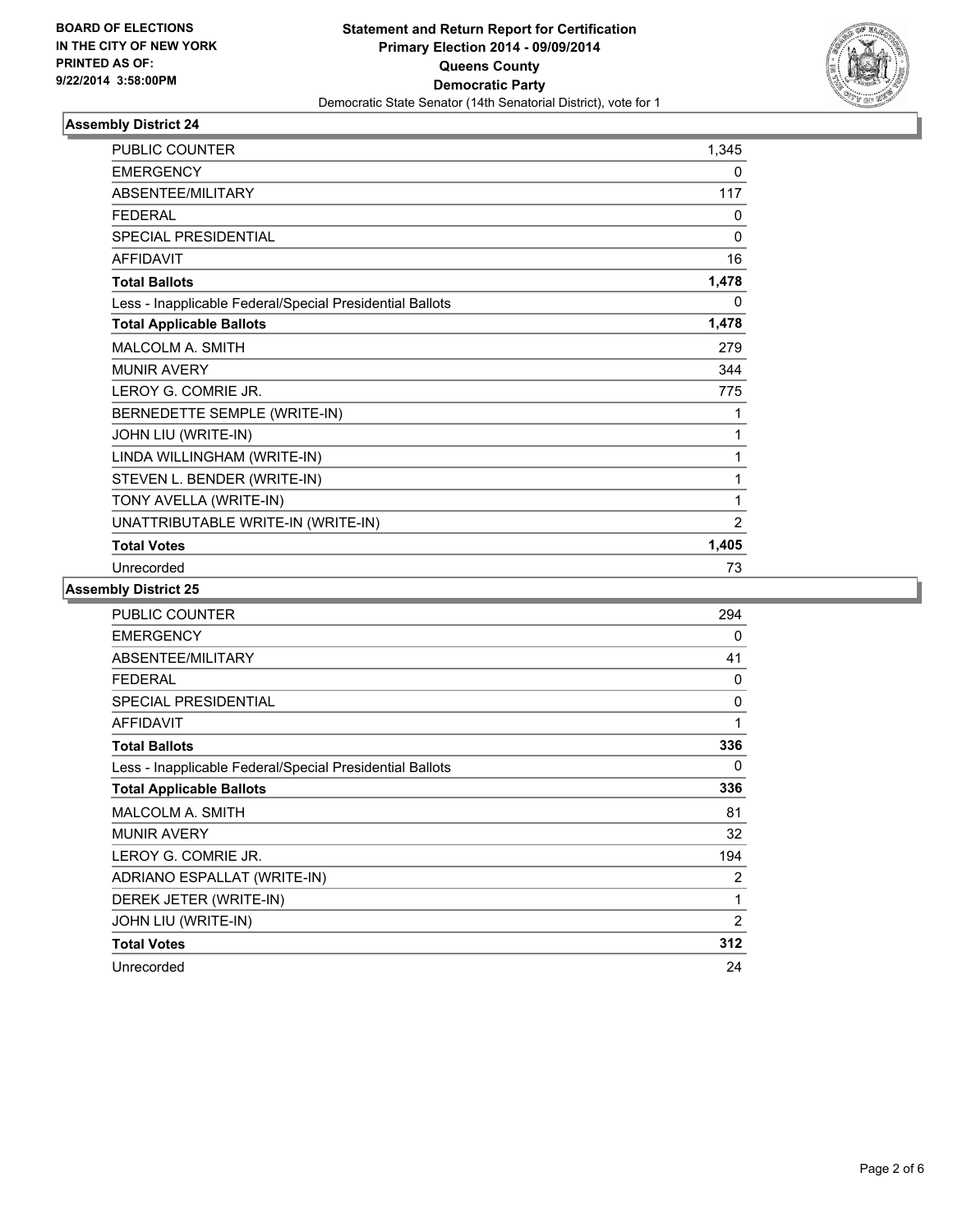

| <b>PUBLIC COUNTER</b>                                    | 944      |
|----------------------------------------------------------|----------|
| <b>EMERGENCY</b>                                         | 0        |
| ABSENTEE/MILITARY                                        | 68       |
| <b>FEDERAL</b>                                           | 0        |
| <b>SPECIAL PRESIDENTIAL</b>                              | $\Omega$ |
| <b>AFFIDAVIT</b>                                         | 9        |
| <b>Total Ballots</b>                                     | 1,021    |
| Less - Inapplicable Federal/Special Presidential Ballots | 0        |
| <b>Total Applicable Ballots</b>                          | 1,021    |
| <b>MALCOLM A. SMITH</b>                                  | 211      |
| <b>MUNIR AVERY</b>                                       | 145      |
| LEROY G. COMRIE JR.                                      | 602      |
| ANTHONY AVELLA (WRITE-IN)                                |          |
| BELIA ABZUA (WRITE-IN)                                   | 1        |
| UNATTRIBUTABLE WRITE-IN (WRITE-IN)                       | 1        |
| <b>Total Votes</b>                                       | 961      |
| Unrecorded                                               | 60       |

| <b>PUBLIC COUNTER</b>                                    | 121 |
|----------------------------------------------------------|-----|
| <b>EMERGENCY</b>                                         | 0   |
| ABSENTEE/MILITARY                                        | 6   |
| FEDERAL                                                  | 0   |
| <b>SPECIAL PRESIDENTIAL</b>                              | 0   |
| <b>AFFIDAVIT</b>                                         | 1   |
| <b>Total Ballots</b>                                     | 128 |
| Less - Inapplicable Federal/Special Presidential Ballots | 0   |
| <b>Total Applicable Ballots</b>                          | 128 |
| <b>MALCOLM A. SMITH</b>                                  | 29  |
| <b>MUNIR AVERY</b>                                       | 9   |
| LEROY G. COMRIE JR.                                      | 77  |
| <b>Total Votes</b>                                       | 115 |
| Unrecorded                                               | 13  |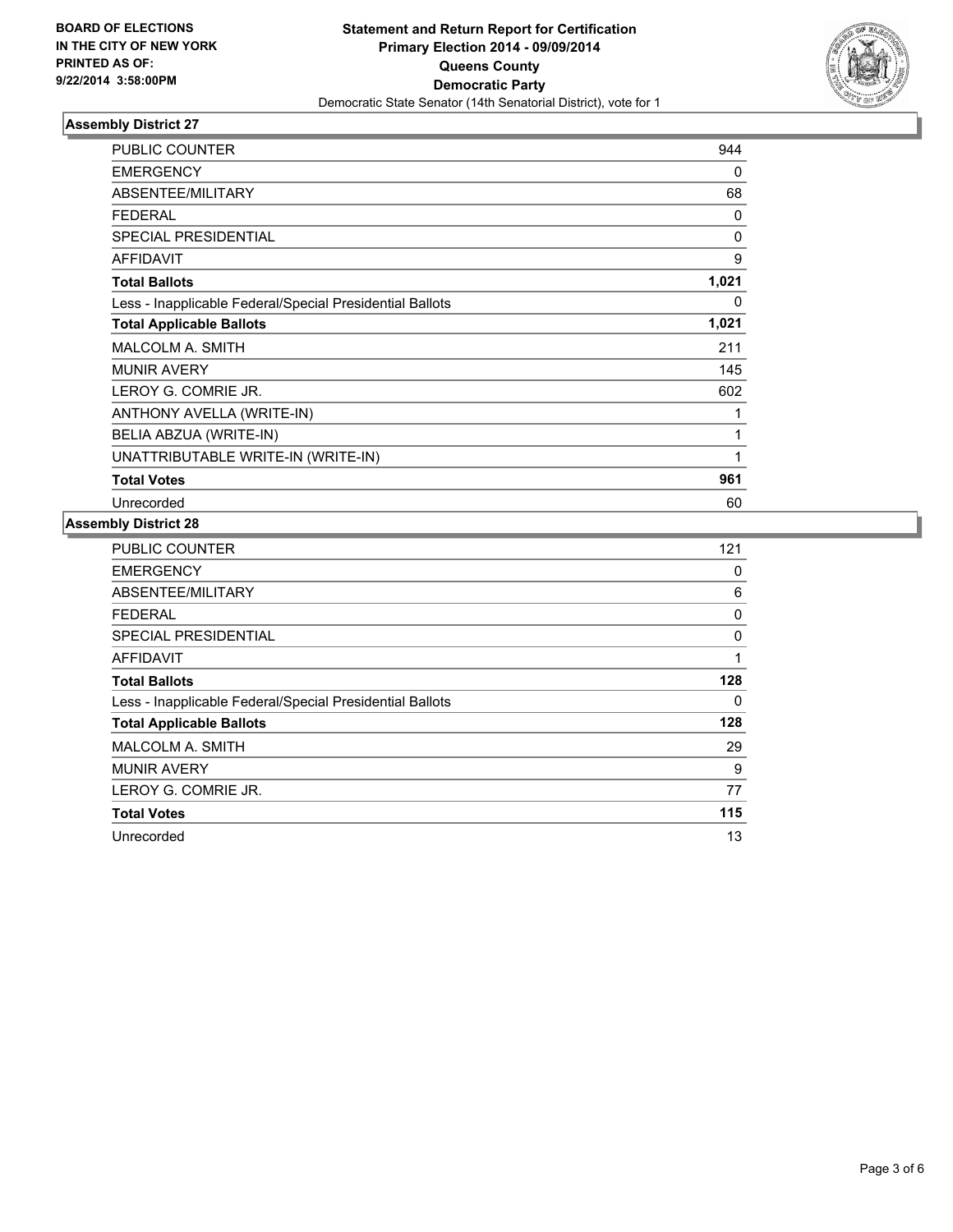

| <b>PUBLIC COUNTER</b>                                    | 5,101        |
|----------------------------------------------------------|--------------|
| <b>EMERGENCY</b>                                         | 0            |
| ABSENTEE/MILITARY                                        | 252          |
| <b>FEDERAL</b>                                           | 0            |
| <b>SPECIAL PRESIDENTIAL</b>                              | $\mathbf{0}$ |
| <b>AFFIDAVIT</b>                                         | 27           |
| <b>Total Ballots</b>                                     | 5,380        |
| Less - Inapplicable Federal/Special Presidential Ballots | 0            |
| <b>Total Applicable Ballots</b>                          | 5,380        |
| <b>MALCOLM A. SMITH</b>                                  | 1,029        |
| <b>MUNIR AVERY</b>                                       | 570          |
| LEROY G. COMRIE JR.                                      | 3,659        |
| BERNADETTE SEMPLE (WRITE-IN)                             | 4            |
| BERNEDETTE SEMPLE (WRITE-IN)                             | 1            |
| CHARLES BARRON (WRITE-IN)                                | 1            |
| HUGH HAMILTON (WRITE-IN)                                 | 1            |
| LEROY COMRIE (WRITE-IN)                                  | 3            |
| REGINALD BACHUS (WRITE-IN)                               | 1            |
| UNATTRIBUTABLE WRITE-IN (WRITE-IN)                       | 6            |
| <b>Total Votes</b>                                       | 5,275        |
| Unrecorded                                               | 105          |

| <b>PUBLIC COUNTER</b>                                    | 0           |
|----------------------------------------------------------|-------------|
| <b>EMERGENCY</b>                                         | 0           |
| ABSENTEE/MILITARY                                        | $\mathbf 0$ |
| <b>FEDERAL</b>                                           | 0           |
| SPECIAL PRESIDENTIAL                                     | 0           |
| AFFIDAVIT                                                | 0           |
| <b>Total Ballots</b>                                     | 0           |
| Less - Inapplicable Federal/Special Presidential Ballots | 0           |
| <b>Total Applicable Ballots</b>                          | 0           |
| <b>MALCOLM A. SMITH</b>                                  | 0           |
| <b>MUNIR AVERY</b>                                       | 0           |
| LEROY G. COMRIE JR.                                      | 0           |
| <b>Total Votes</b>                                       | 0           |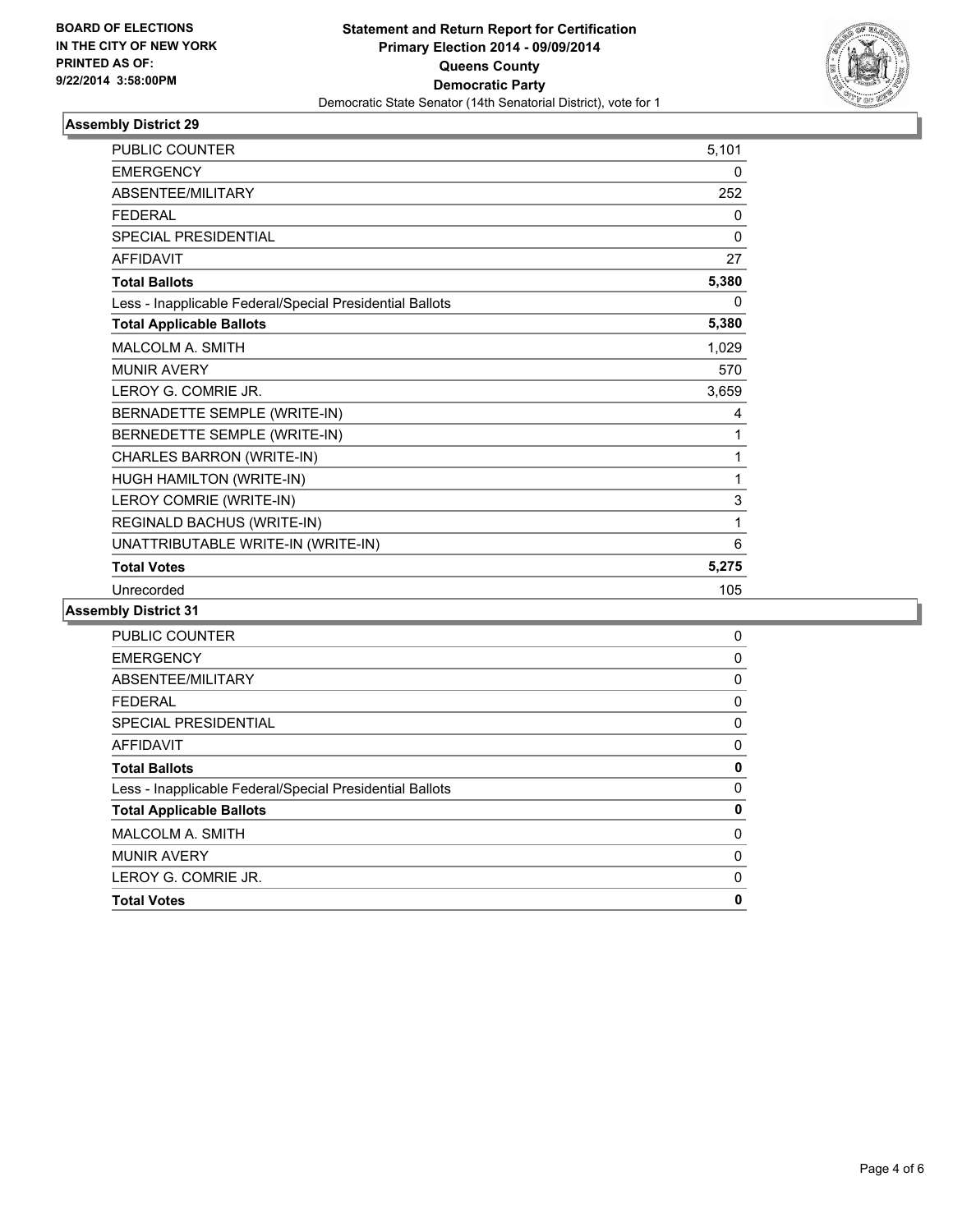

| <b>PUBLIC COUNTER</b>                                    | 1,272 |
|----------------------------------------------------------|-------|
| <b>EMERGENCY</b>                                         | 0     |
| ABSENTEE/MILITARY                                        | 31    |
| <b>FEDERAL</b>                                           | 0     |
| <b>SPECIAL PRESIDENTIAL</b>                              | 0     |
| <b>AFFIDAVIT</b>                                         | 18    |
| <b>Total Ballots</b>                                     | 1,321 |
| Less - Inapplicable Federal/Special Presidential Ballots | 0     |
| <b>Total Applicable Ballots</b>                          | 1,321 |
| <b>MALCOLM A. SMITH</b>                                  | 290   |
| <b>MUNIR AVERY</b>                                       | 230   |
| LEROY G. COMRIE JR.                                      | 765   |
| CHARLES BARRON (WRITE-IN)                                | 1     |
| JOHN LOWE (WRITE-IN)                                     | 1     |
| LEROY COMRIE (WRITE-IN)                                  | 1     |
| MALCOLM SMITH (WRITE-IN)                                 | 1     |
| UNATTRIBUTABLE WRITE-IN (WRITE-IN)                       | 1     |
| <b>Total Votes</b>                                       | 1,290 |
| Unrecorded                                               | 31    |

| <b>PUBLIC COUNTER</b>                                    | 5,444 |
|----------------------------------------------------------|-------|
| <b>EMERGENCY</b>                                         | 0     |
| ABSENTEE/MILITARY                                        | 152   |
| <b>FEDERAL</b>                                           | 0     |
| <b>SPECIAL PRESIDENTIAL</b>                              | 0     |
| <b>AFFIDAVIT</b>                                         | 26    |
| <b>Total Ballots</b>                                     | 5,622 |
| Less - Inapplicable Federal/Special Presidential Ballots | 0     |
| <b>Total Applicable Ballots</b>                          | 5,622 |
| <b>MALCOLM A. SMITH</b>                                  | 946   |
| <b>MUNIR AVERY</b>                                       | 408   |
| LEROY G. COMRIE JR.                                      | 4,157 |
| CLYDE VANDEL (WRITE-IN)                                  | 1     |
| JOAN FLOWERS (WRITE-IN)                                  | 1     |
| JOHN LIU (WRITE-IN)                                      | 2     |
| KIMBERLY C. BROWN (WRITE-IN)                             | 1     |
| UNATTRIBUTABLE WRITE-IN (WRITE-IN)                       | 2     |
| <b>Total Votes</b>                                       | 5,518 |
| Unrecorded                                               | 104   |